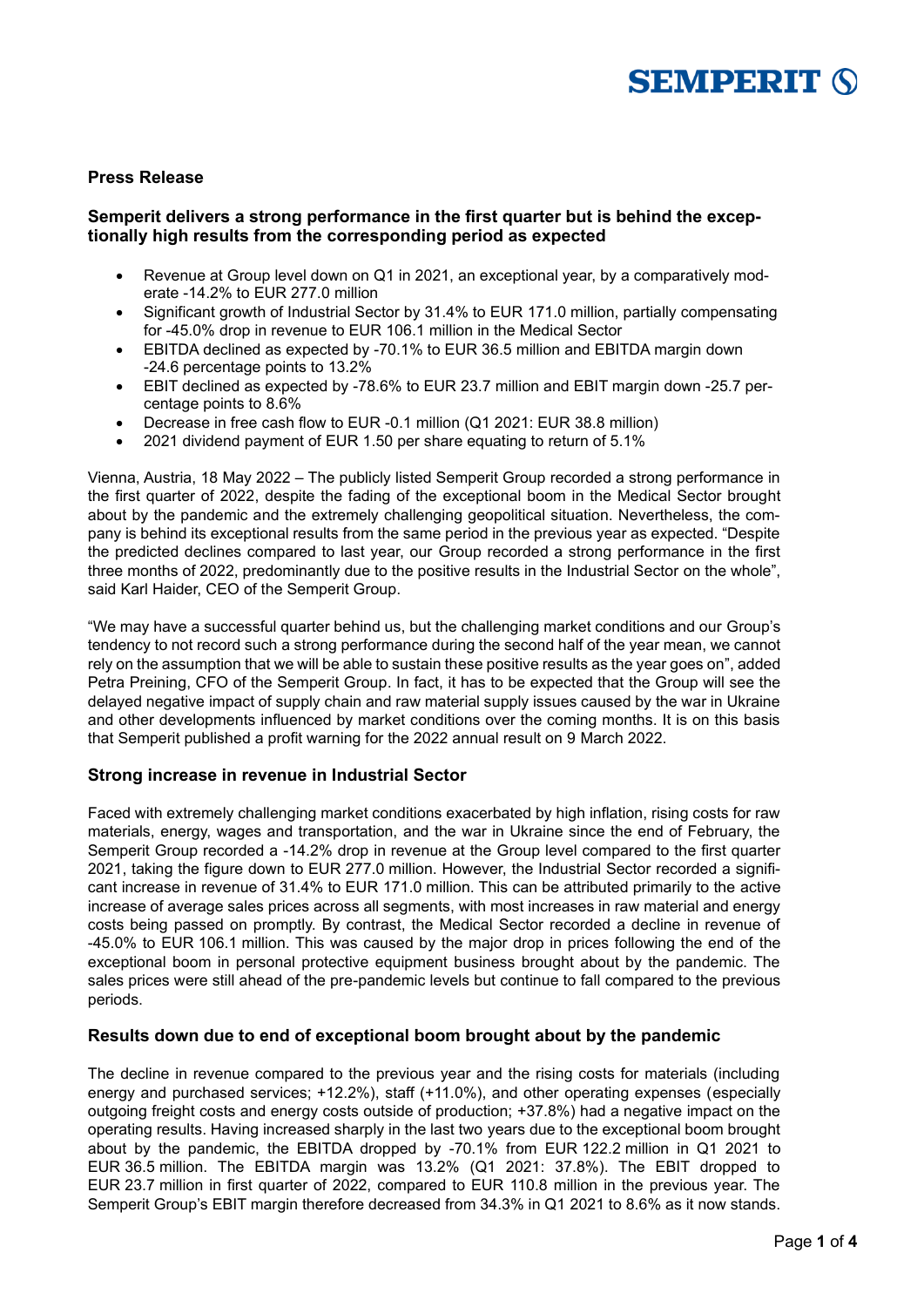

However, this means that the earnings figures are all above the pre-pandemic level in the first quarter of 2019.

Cash expenditures on intangible assets and property, plant and equipment in Q1 2022 were EUR 17.2 million, putting them above the previous year's level of EUR 10.2 million. Going forward, there will be an increasing focus on investments to drive growth in the Industrial Sector in particular.

During the first quarter of 2022, the free cash flow amounted to EUR -0.1 million in total compared to EUR 38.8 million in the same period in the previous year. This was mainly due to the lower results but was also negatively influenced by the conscious decision to build up the trade working capital, in particular, the further development of security warehouses. The level of investment also jumped up during this period, which added to the reduction.

# **Outlook**

Following the special economic situation as a result of the pandemic and the high demand for medical products in 2021, price levels are now expected to normalise in the course of the 2022 financial year. However, it is still difficult to forecast the effects in connection with the further development of the COVID-19 pandemic, particularly due to the widely varying regional trends and their influence on the international production sites. This is currently evident, for example, in the recent developments in China. The results of the Semperit Group will continue to depend heavily on the availability and prices of the requisite raw materials, the supply chain, energy price trends, the sufficient availability of containers to be used to deliver its products, and the availability of qualified staff.

The start of the Russian war of aggression against Ukraine in late February 2022 introduced a new economic and geopolitical threat that put Europe as a place of business at a competitive disadvantage. The consequences of this armed conflict already being observed include – to a limited extent – direct and indirect negative influences on the Semperit Group's sales volume and revenue figures, impending material bottlenecks, energy and raw material price increases, transport and supply chain problems, changes in the interest rate landscape, increased inflation expectations, and an increased risk of cyberattacks on companies. Material shortages of key raw materials and consumables for the manufacture of vulcanised polymer products could lead to production constraints in 2022, during the second half of the year in particular, and consequently to delivery delays and restrictions.

Despite the very positive first quarter, the management of the Semperit Group expects that the annual result for 2022 is likely to fall significantly short of the average market expectations, which were still EUR 100–120 million at the beginning of March 2022, in particular due to the Russia-Ukraine war and the related sanctions and uncertainties for industrial production. This is primarily due to the anticipated negative effects in the second half of the year, measured by EBITDA. The exact financial impact on the expected annual result of the Semperit Group cannot yet be estimated at the time of publication of the report for Q1 2022.

The newly formed Semperit Group Executive Board is pursuing the goal of transforming the company into an industrial polymer specialist as part of a strategic realignment as announced in January 2020. Measures to increase profitability are still high on the Executive Board's list of priorities. Strategic corporate development projects have the clear objective of inorganic and organic growth.

#### **An overview of the key figures at Group and segment level can be found in the table on page 4.**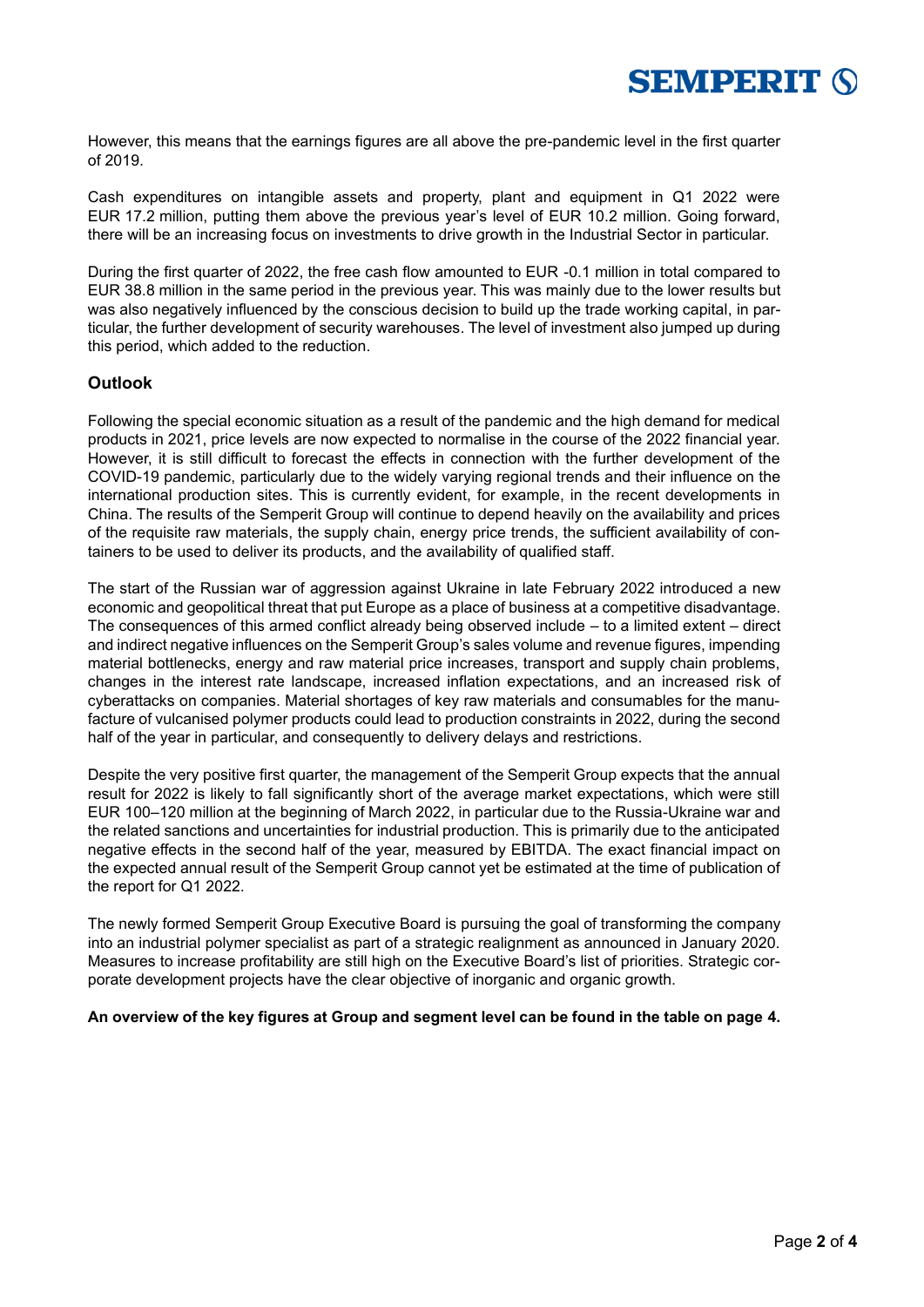

# **For queries, please contact:**

Monika Riedel **Monical Accord Accord Monical Accord Accord Accord Accord Monical Accord Accord Monical Accord Monical Accord Monical Accord Monical Accord Monical Accord Monical Accord Monical Accord Monical Accord Monical** Director Group Brand Management, Director Investor Relations Corporate Spokesperson +43 676 8715 8310 +43 676 8715 8620 [judit.helenyi@semperitgroup.com](mailto:judit.helenyi@semperitgroup.com) [monika.riedel@semperitgroup.com](mailto:monika.riedel@semperitgroup.com)

[www.semperitgroup.com](http://www.semperitgroup.com/) [www.linkedin.com/company/semperit-ag](http://www.linkedin.com/company/semperit-ag)

#### **About Semperit**

The publicly listed company Semperit AG Holding is an internationally oriented group that develops and produces highly specialised polymer products for the industrial and medical sectors, selling them in over 100 countries around the world: hydraulic and industrial hoses, conveyor belts, escalator handrails, construction profiles, cable car rings, products for railway superstructures, and examination and surgical gloves. Founded in 1824, this long-standing Austrian company has its headquarters in Vienna, Austria. The Semperit Group employs around 7,000 people worldwide, including some 3,800 in Asia and approximately 900 in Austria (Vienna and production site Wimpassing, Lower Austria). The Group has 15 manufacturing facilities worldwide and numerous sales offices in Europe, Asia, Australia, and America. In the 2021 financial year, the Group generated revenue of EUR 1,182.2 million and an EBITDA of EUR 361.8 million.